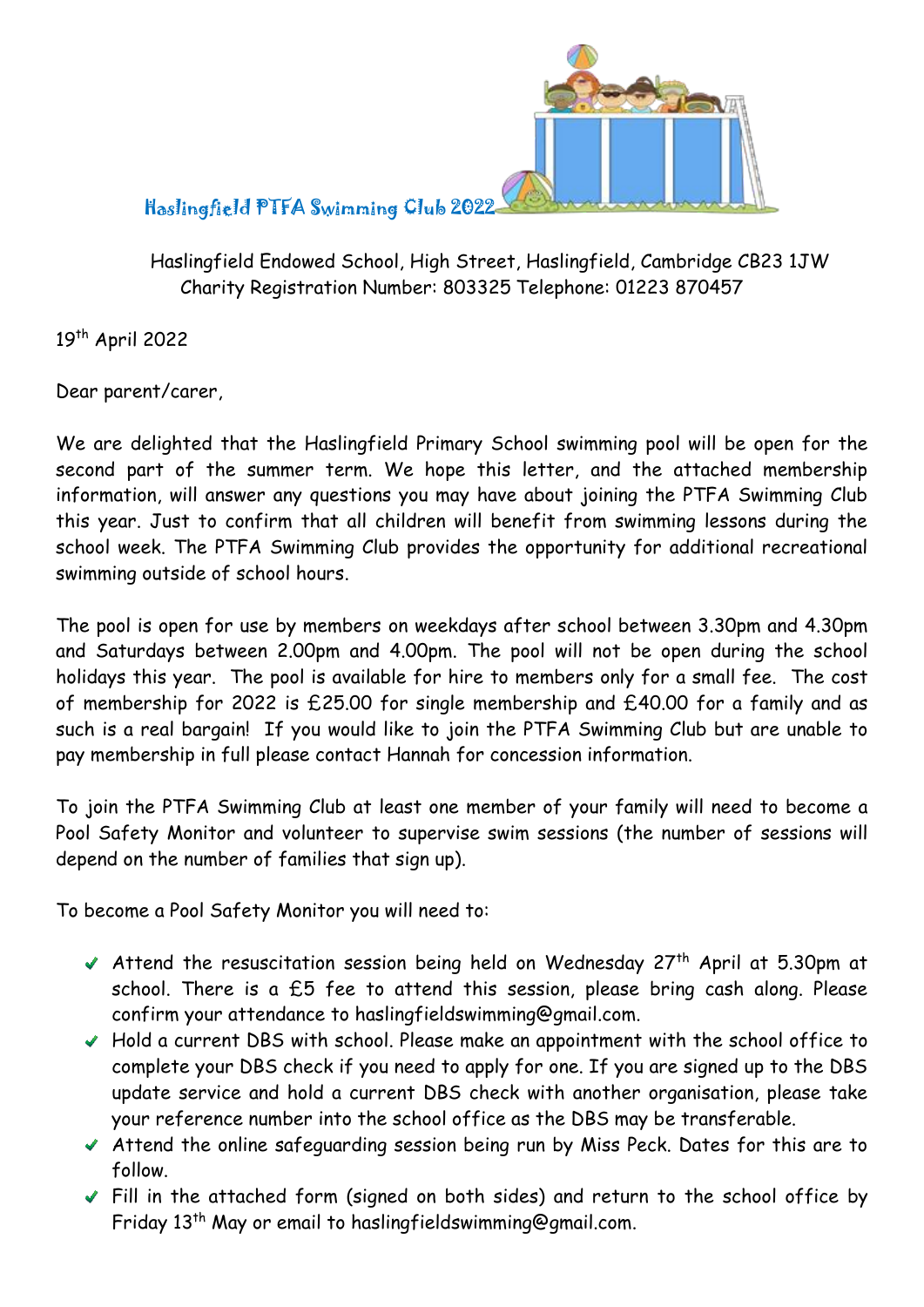Once the applications have been received you will receive a confirmation email requesting online transfer of membership fees and providing details of how to sign up for your Pool Safety Monitor sessions.

Due to covid, the PTFA Swimming Club has not been aavailable for the past two years. Therefore we are aware there are families at school who may have additional questions about joining up. We can organise a brief online Q&A session to answer any queries if you think this would be helpful, please email Hannah at [haslingfieldswimming@gmail.com](mailto:haslingfieldswimming@gmail.com) to express an interest in this.

We are really looking forward to a fun summer of swimming at Haslingfield Primary!

Best wishes,

Hannah Golden On behalf of Haslingfield PTFA haslingfieldswimming@gmail.com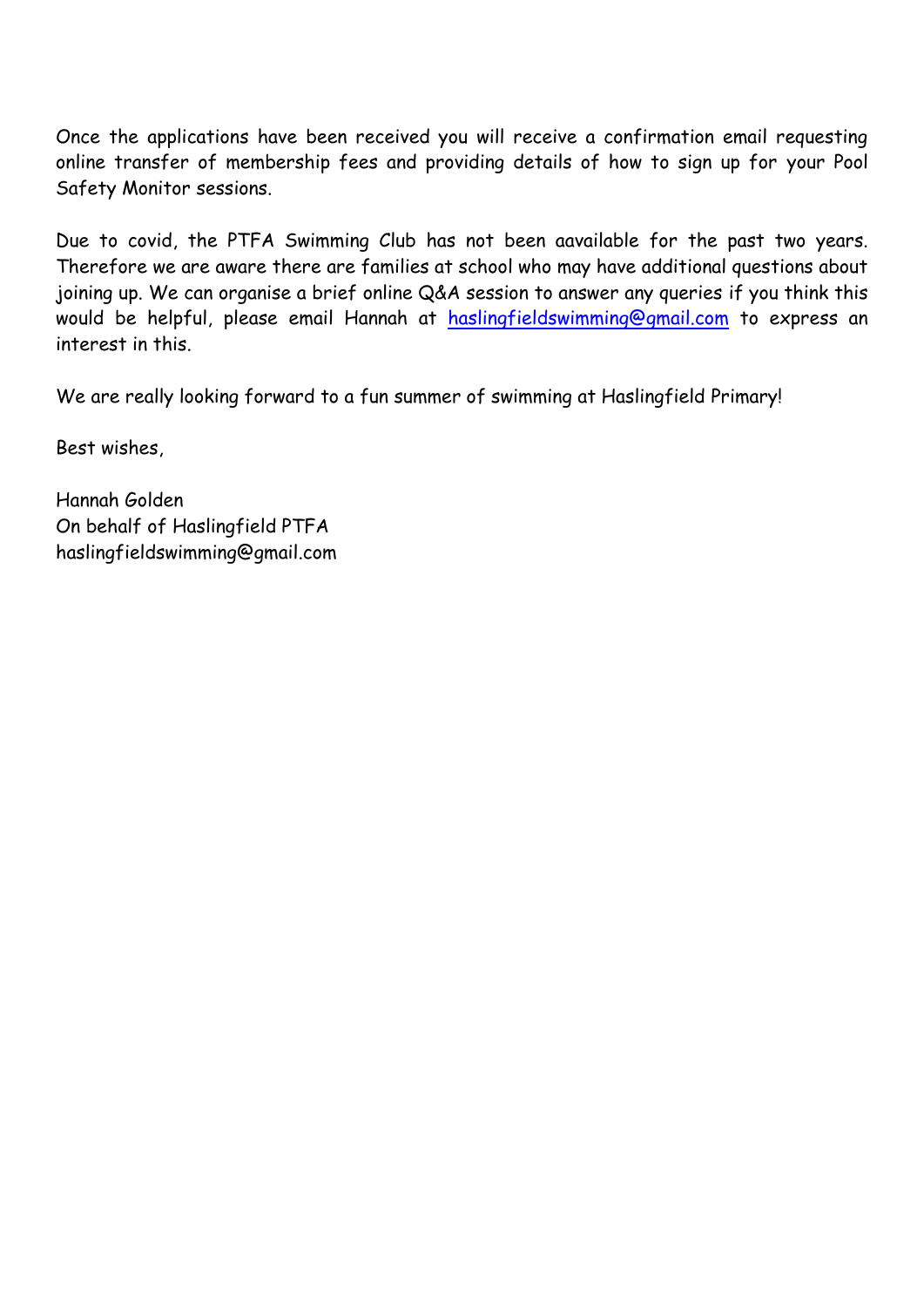

## Haslingfield PTFA Swimming Club 2022

Haslingfield School PTFA Swimming Club High Street, Haslingfield, Cambridge CB23 1JW Telephone: 01223 870457

I have read the Haslingfield School Swimming Club rules 2022, signed the agreement and agree to accept and abide by these. I understand that failure to do so may result in the membership being terminated. Membership is at the discretion of the PTFA Swimming Club – if you have any individual queries regarding membership please speak to Hannah (haslingfieldswimming@gmail.com).

| Membership required: | family @ £45.00 |  |
|----------------------|-----------------|--|
|                      | Single @ £30.00 |  |
|                      | Concession      |  |

Please list all children / adult family members (immediate family only) who will be included on your membership and also those who will / might accompany your child / children to swimming sessions (please see the 'rules' regarding eligibility):

............................................................................................................................................................................... ............................................................................................................................................................................... ............................................................................................................................................................................... ............................................................................................................................................................................... ............................................................................................................................................................................... ............................................................................................................................................................................... ...............................................................................................................................................................................

**PLEASE INDICATE, if any of the above has a medical condition of which we should be aware: Asthma, allergies, epilepsy, diabetes and remember that their Asthma inhaler must be with the child each time they go swimming**.